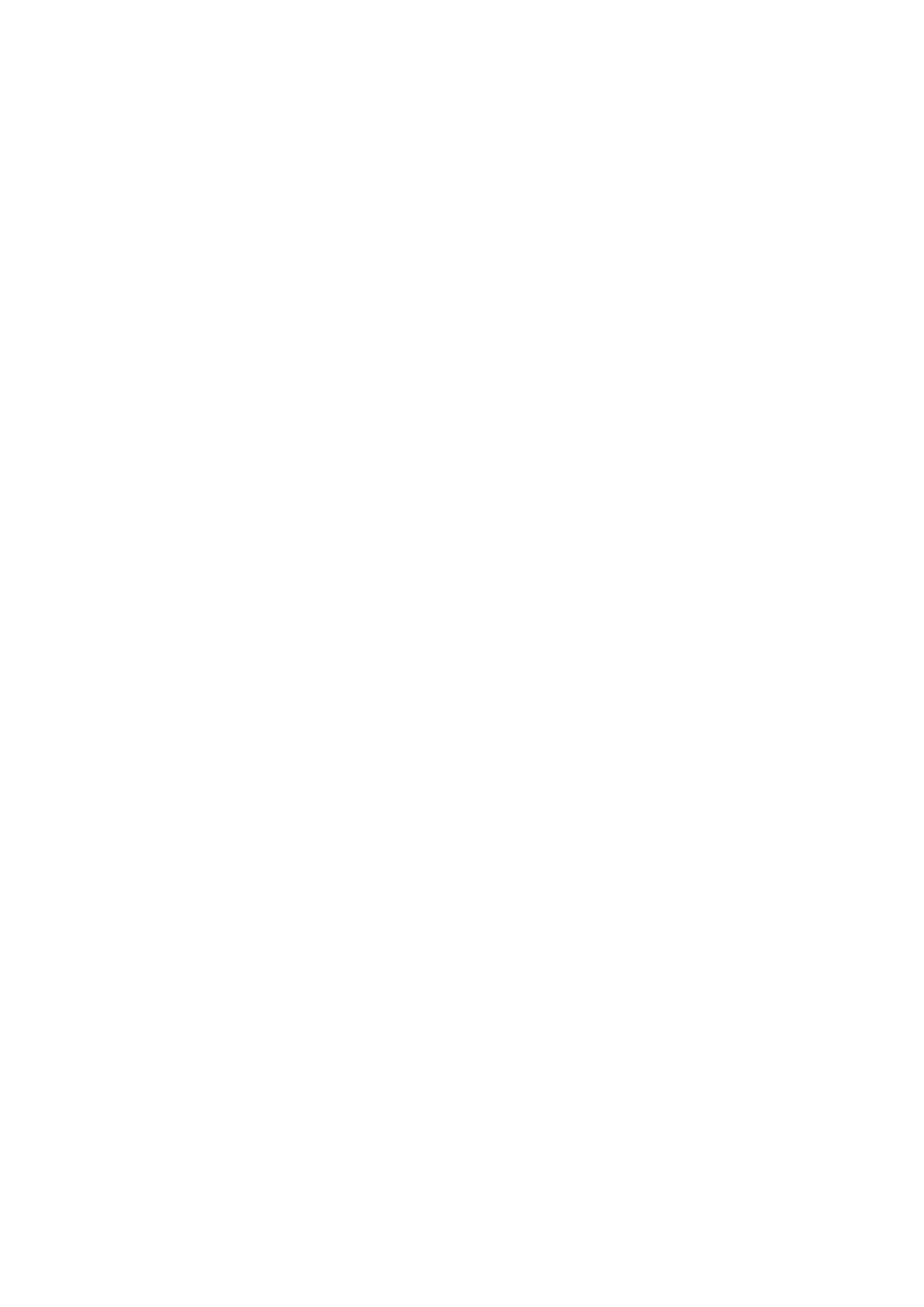In Confidence

Office of the Minister of Revenue

Chair, Cabinet Legislation Committee

#### **NEW DUE DATE FOR NEW AND INCREASED ASSESSMENTS: ORDER IN COUNCIL**

#### **Proposal**

 1. This paper proposes that the Cabinet Legislation Committee authorise the submission to the Executive Council of the attached Order in Council, which will set a date that section 142AB of the Tax Administration Act 1994 in respect of income tax will come into force.

#### **Background**

- 2. The *Taxation (Annual Rates for 2017-18, Employment and Investment Income, and*  Remedial Matters) Act 2018 (the Act) was enacted on the 29<sup>th</sup> of March 2018. This legislation included a provision to align the due date of default assessments whether these are electronically or manually issued.
	- 2.1 The date the provision comes into force is set by Order in Council for particular tax types as they are migrated to Inland Revenue's new technology platform START<sup>1</sup> and where incremental penalties have been removed from the tax type.
	- 2.2 Once Business Transformation release 3 goes live in April 2019, income tax will meet those two requirements. This paper requests that Cabinet approve by Order in Council that the provision to align the due dates for default assessments comes into force on 8 July 2019<sup>2</sup>.

#### **Default assessments and due dates**

- 3. The *Taxation (Annual Rates for 2017-18, Employment and Investment Income, and*  Remedial Matters) Act 2018 (the Act) was enacted on the 29<sup>th</sup> of March 2018. This legislation included a provision to align the due date of Commissioner initiated assessments in the absence of a return (default assessments) whether these are electronically or manually issued.
- 4. Where a taxpayer fails to file a tax return with Inland Revenue the Commissioner of Inland Revenue has the power to issue an assessment for the tax that she believes the taxpayer would have owed had they filed their return. This is called a default assessment.

<span id="page-2-0"></span><sup>1</sup> Simplified Tax and Revenue Technology – Inland Revenue's new technology platform

<span id="page-2-1"></span><sup>2</sup> This date is the first day of the week that default assessments using the new rule could be issued.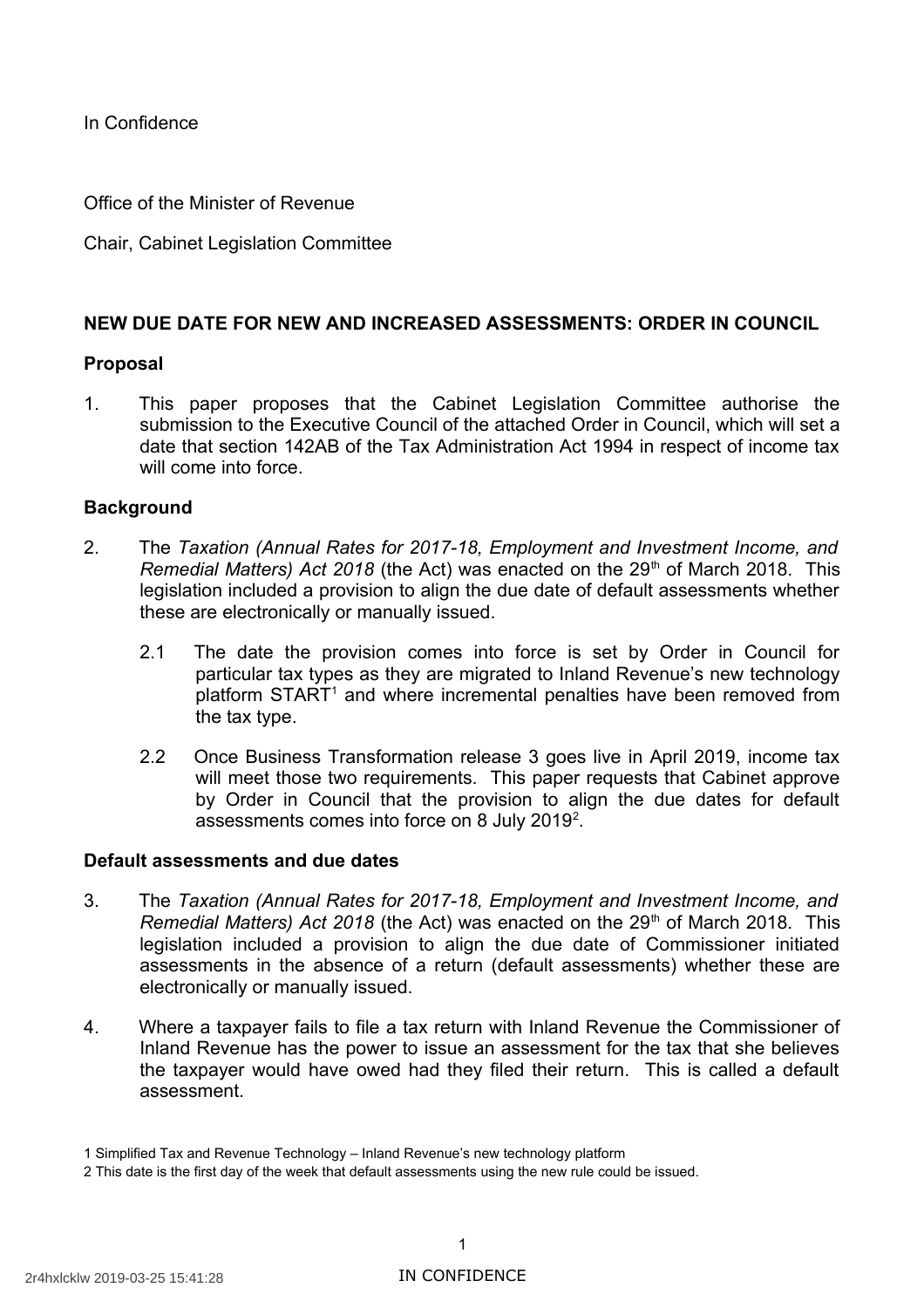- 4.1 There are two types of default assessment:
	- 4.1.1 one that is system generated this is an electronic default assessment (EDA) that is automatically issued by the computer system based on a standard formula; and
	- 4.1.2 one that is manually issued by a staff member this is termed a non- electronic default assessment (NDA) and is issued after consideration by an Inland Revenue staff member who uses information to make a more considered assessment of a taxpayer's liability.
- 4.2 There are a number of different rules that apply to default assessments depending on whether these are EDAs or NDAs. One of these differences is the due date for payment. The due date is contained in section 142A of the  *Tax Administration Act 1994.*
- 4.3 The due date can range between the original due date for payment for the period in question to a new due date which is set 30 days after the issue of the default assessment depending on the type of default assessment and any subsequent amendments. This can be confusing for taxpayers and agents.
- 4.4 This change will simplify and standardise due dates for default assessments. The Act inserted a new section 142AB to the *Tax Administration Act 1994*. This section will come into force from the date appointed by the Governor- General through Order in Council, and one or more orders may be made setting different application dates for different tax types.
- 4.5 This provision sets all due dates in respect of default assessments and any amendments to the original due date of tax for the period.
- 4.6 During consultation on this change in the select committee process it was outlined that there would be two criteria to be met before a tax type could have the new provision apply:
	- 4.6.1 the tax type must be one that had migrated to Inland Revenue's new technology platform, START; and
	- 4.6.2 the tax type did not have incremental penalties applying to it. The reason for this latter condition was that it could be particularly harsh to apply an original due date to taxes that continued to have incremental penalties applying.
- 4.7 Currently three tax types do not have incremental penalties applying: GST; income tax; and working for families debt. Working for families assessments are treated as income tax and are included in the proposed Order in Council. From April 2019 all of these will have been migrated to the START platform. GST was made subject to this provision with effect from April 2018.
- 4.8 The proposed Order in Council sets a date that for section 142AB in relation to income tax and comes into force on the  $8<sup>th</sup>$  of July 2019.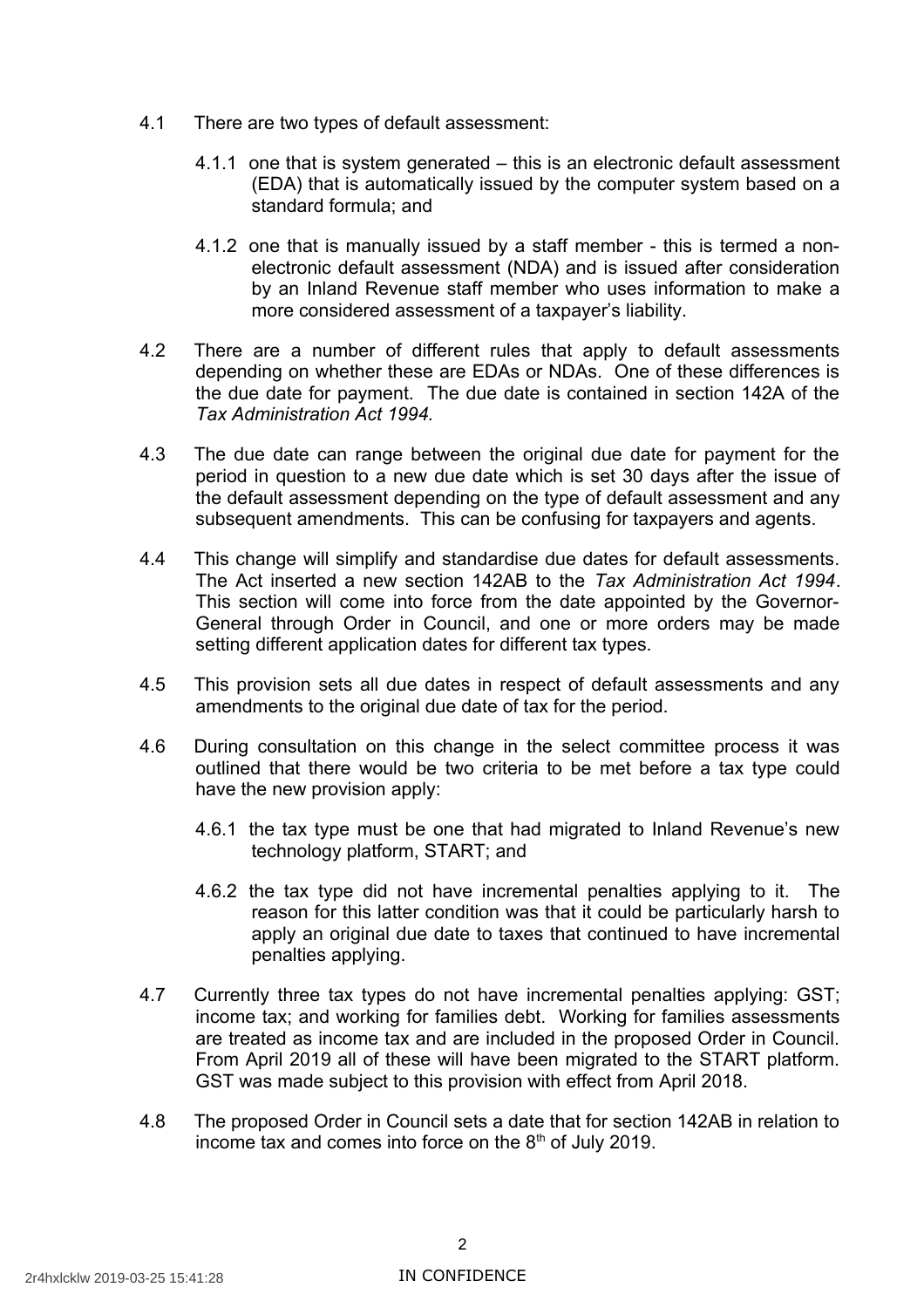4.9 Other taxes will move to use this new provision as those two criteria are met and an Order in Council is made or by 1 April 2023 at the latest.

#### **Consultation**

- 5. The provision was consulted on as part of the select committee process on the Taxation (Annual Rates for 2017-18, Employment and Investment Income, and *Remedial Matters) Act 2018*.
	- 5.1 The 28-day rule requires that regulations must not come into force until at least 28 days after they have been notified in the *New Zealand Gazette.*
	- 5.2 I propose that the Order in Council be in accordance with this rule.

#### **Financial Implications**

6. There are no financial implications to the Order in Council.

#### **Legislative Implications**

 7. The Parliamentary Counsel Office has certified that the Order in Council is in order for submission to Cabinet.

#### **Impact Analysis**

 8. The Regulatory Impact Analysis requirements do not apply to the proposal as it provides solely for the commencement of an existing legislative provision. Section 142AB of the Tax Administration Act 1994 was designed to come into force using an Order in Council.

#### **Human Rights**

9. There are no human rights implications to this Order in Council.

#### **Gender Implications**

10. There are no specific gender implications to this Order in Council.

#### **Disability Perspective**

11. There are no specific disability implications to this Order in Council.

#### **Publicity**

- 12. Following the making of the Order in Council by the Executive Council, a media statement will be issued.
- 13. Inland Revenue will include details of the new legislation in a *Tax Information Bulletin*  after the Order in Council is made.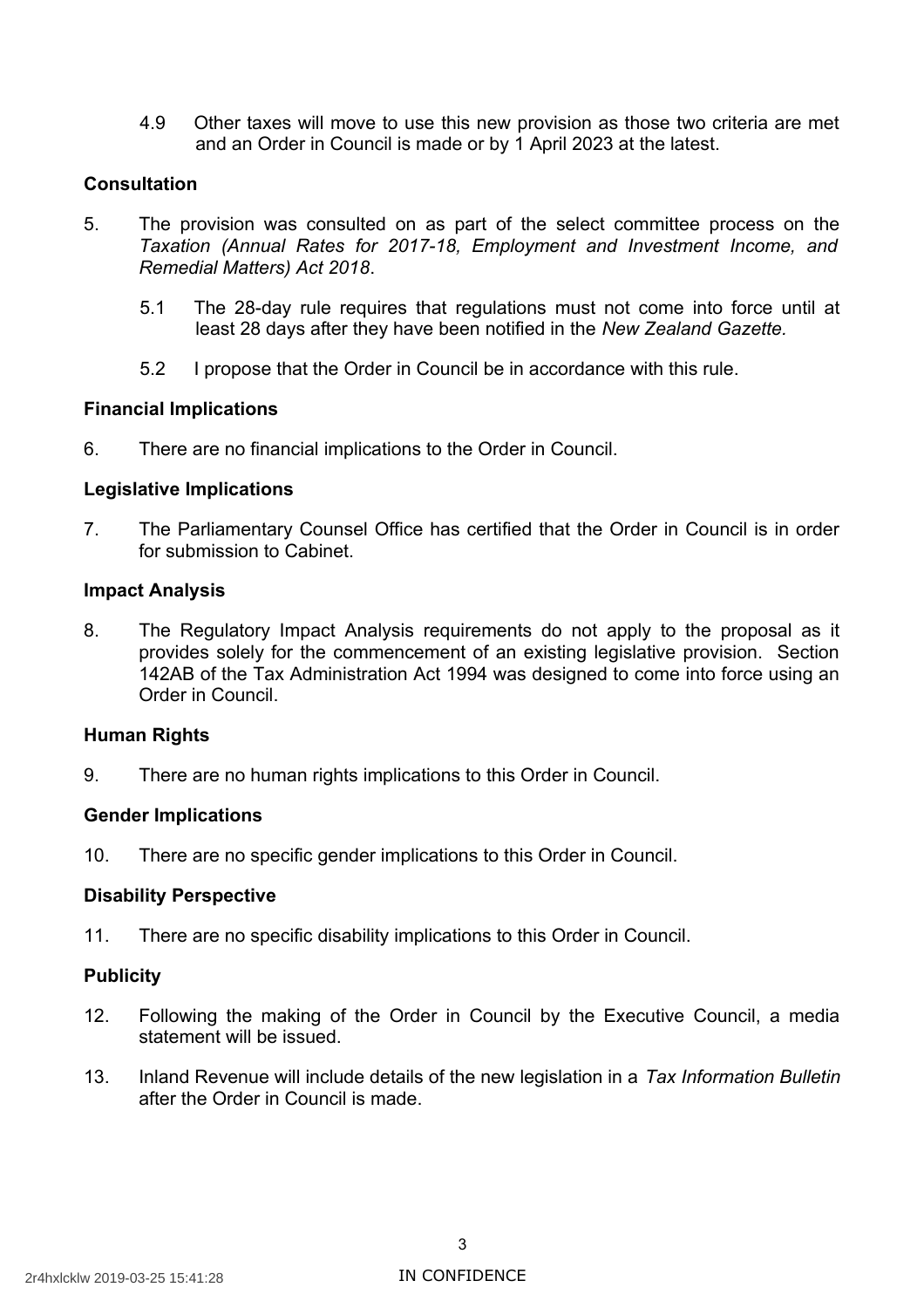#### **Proactive Release**

 14. I propose to release this Cabinet paper, and associated Order in Council, in full shortly following the publication of the signed Order in Council in the New Zealand Gazette.

#### **Recommendations**

The Minister of Revenue recommends that the Cabinet Legislation Committee:

- 1. **note** that the attached Order in Council prescribes when section 142AB of the Tax Administration Act 1994 in respect of income tax comes into force, on the  $8<sup>th</sup>$  of July 2019.
- 2. **authorise** the submission to the Executive Council of the attached Taxation (New Due Date for New and Increased Assessments) Commencement Order 2019.

Authorised for lodgement

 Hon Stuart Nash Minister of Revenue